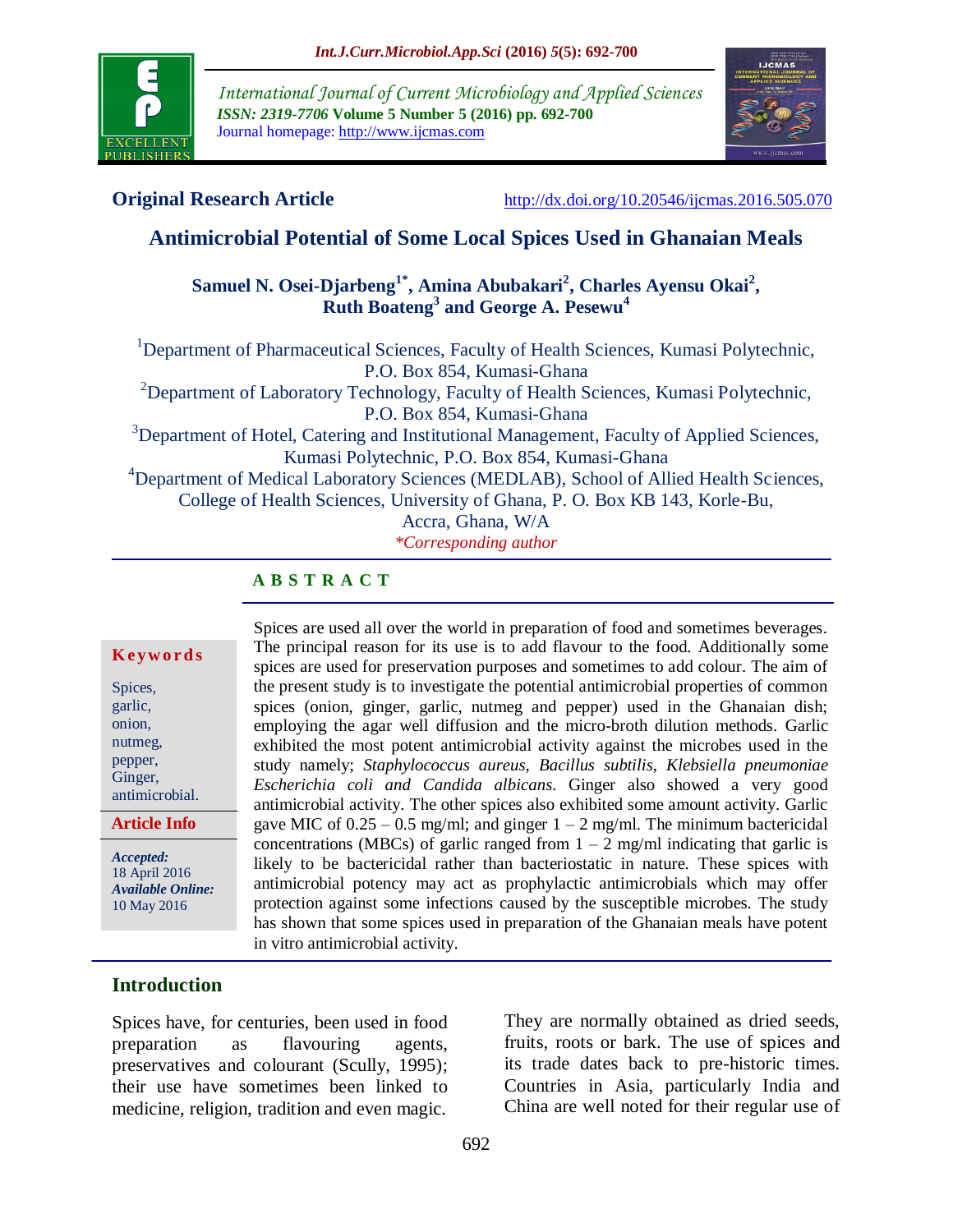spices in cuisine. In Ghana and many other African countries, spices are used in preparation of most of the household cookery and foods sold at restaurants and food joints. The most common spices used include onion, pepper, ginger, nutmeg and garlic.

Plants have served therapeutic purposes to mankind and animals for centuries thereby making an invaluable contribution to the healthcare needs of man. Many plants serving medicinal purposes have been investigated for various pharmacological activities including anti-microbial. And in some cases the active compound(s) responsible for the activities has/have been isolated and the chemical structures, elucidated. Scientists continue to do bioprospecting on plants with the aim of getting lead compounds that can help ameliorate the sufferings of man. Different groups of plants are targeted by different researchers for different therapeutic purposes. Research into plants with potential antimicrobial activities are on the ascendency, possibly, as a result of development of resistant strains of various microbes against the existing antimicrobials. This is coupled with the fact that for some years now no new antimicrobial agents have been developed to help combat the resistant strains of microbes. Our continuous search for plants that can help mankind prevent or fight off infectious microbes has drawn our attention to some local spices employed in the Ghanaian meals. The aim is to investigate the potential antimicrobial activities of spices such as garlic, ginger, nutmeg, onion and pepper.

Garlic, scientifically known as Allium sativum, belongs to the plant family Liliacea. It is found mostly among the people of China, North Africa (Egypt), Europe and Mexico; it is believed to have

originated from Asia (Esminger, 1994). It contains sulphur compounds such as allicin (diallyl-dithiosulfinate), diallyl disulphide (DDS), S-allylcysteine (SAC) and diallyl trisulfide (DTS) (McRae, 2005; Lanzotti *et al.,* 2012). The sulphur compounds and their break down products are responsible for the characteristic smell of garlic. Garlic is claimed to have several functional and pharmacologic activities. It is used in management of several microbial infections; as an antibacterial and antifungal (Ogita *et al.,* 2006), antiviral and anti-parasitic (Ankri and Mirelman, 1999). Additionally the plant is claimed to have anti-hypertensive effect (Nwokocha *et al.,* 2011).

Ginger (*Zingiber officinale*) belonging to the family Zingiberaceae, is found growing in South-eastern Asia, China, Japan, Latin America, Africa and many other places (Hasan *et al.,* 2012). The plant contains volatile oils, and non-volatile pungent components, oleoresin (Zick *et al.,* 2008). Compounds identified in ginger include gingerol, shogaol, zingerone, paradol, gingerenone A, zerumbone, vallinoids, galanals A and B. Ginger is reputed to have antimicrobial activities (Bellik, 2014), antiinflammatory activity (Sharma *et al.,* 1994), anti-tumour activity (Ling, 2010).

Nutmeg (*Myristica fragrans*) is a member of the plant family Myristicaceae. It is believed to be a native of Banda Islands of Eastern Indonesia. It is used as a flavour in many dishes, usually in ground or grated form. It contains essential oils such as d-camphene, d-pinene, limonene, d-borned, l-terpineol, geraniol, sarfrol and myristicine (Maya *et al.,* 2004). The oils are used in making toothpaste, cough syrups and other medicines to treat disorders related to the nervous and digestive systems. Nutmeg also contains phenolic anthocyanin pigment (Sonavane *et al.,* 2004) found to exhibit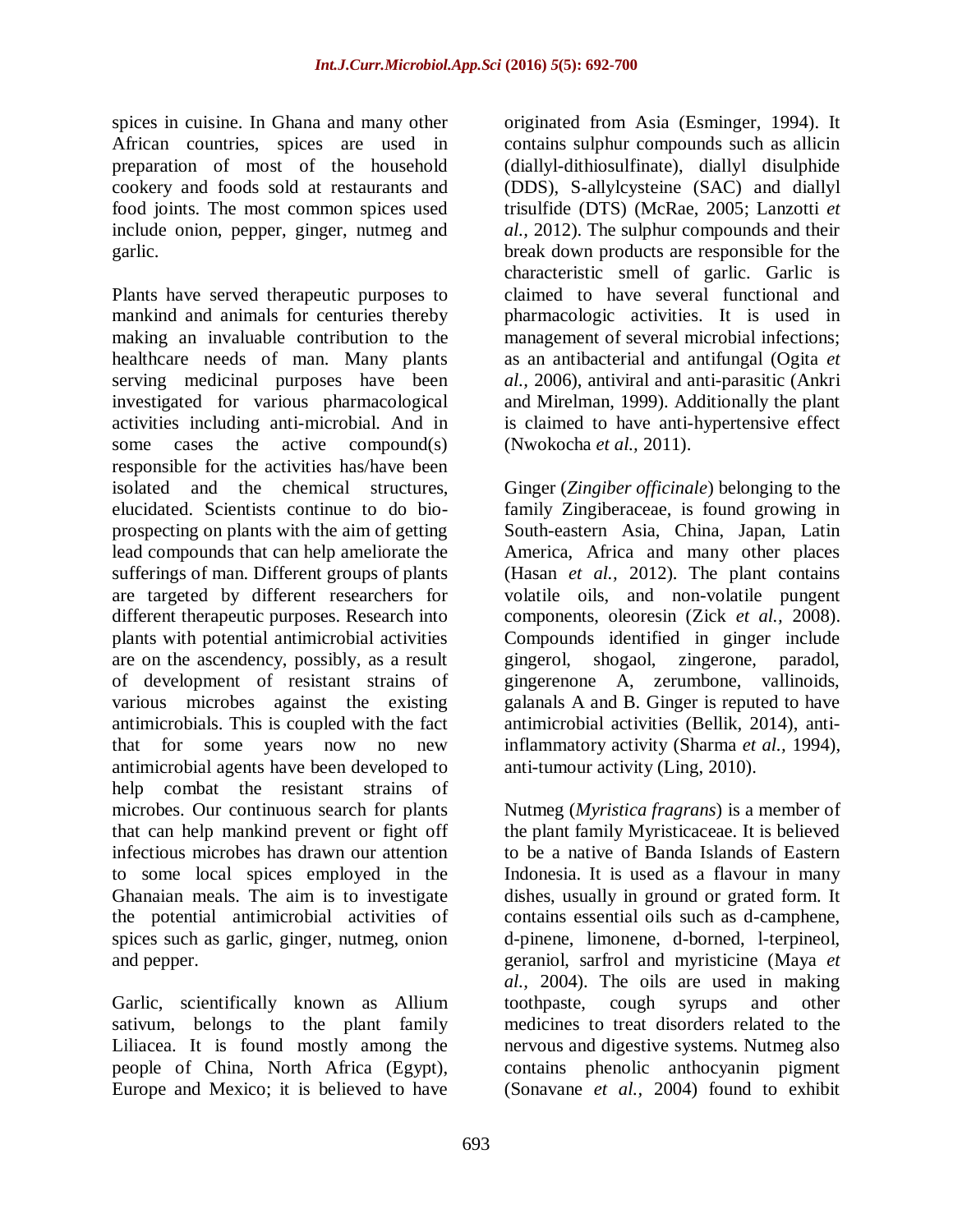antioxidant and antimicrobial activities against some microorganisms (Gupta *et al.,* 2013).

Onion (*Allium cepa*) belongs to the same plant family, Liliaceae, as garlic. They are cultivated and used around the world as food item which is served cooked as a vegetable or part of a prepared savoury dish but can also be eaten raw or used for other variety of dishes. The major compounds presented in onion include dipropyl disulfide and dipropyl trisulfide (Kim *et al.,* 2004).

Pepper (*Capsicum* spp) belongs to the family Solanaceae. It has variety of common names depending on where it comes from and the type. Capsaicin is an alkaloidal compound found in peppers which are responsible for their characteristic hot taste as well as it pungency. The level of hotness depends on the concentration of capsaicin in the fruit (Canton-Flick *et al.,* 2008). Pepper is reported to have many therapeutic activities including anti-carcinogenic, antioxidant, anti-mutagenic, immunosuppressive, hypocholesterolaemic, and bacterial growth inhibition effects (Grubben and El Tahir, 2004). Chili pepper is used to ease digestion, stimulate the gut, combat constipation, and relieve pain in the field of traditional Medicine (Patwardhan *et al.,* 2010). Peppers are also good sources of nutrients Vitamins A, B6, and K, calcium, iron, zinc, and fibre.

### **Materials and Methods**

### **Spices Used**

Samples of the spices used in the study namely garlic (Allium sativa), ginger (*Zingiber officinale*), nutmeg (*Myristica fragrans*), onion (*Allium cepa*) and pepper (Capsicum annuum) commonly called Guinea spice or cayenne pepper, were purchase from the Asafo Market, a local

market in Kumasi, Ghana. They were identified by experts.

## **Extraction of Plant Materials**

The spices samples were each cleaned with water and sun-dried for three days. The outer covering of the garlic and onion were removed. All the samples were chopped into pieces and further dried in the sun for additional two days. Each was milled and extracted with 96% ethanol at room temperature using cold maceration method for 48 hours (h). Each sample was filtered through a sterile muslin cloth, and the solvent allowed to evaporate in each case.

## **Micro-organisms Used**

Micro-organisms used in the study consisted of both Gram-positive and Gram-negative bacteria and a clinical isolate of the yeastlike fungus *Candida albicans*. The Grampositives were *Staphylococcus aureus* (ATCC 25923), *Bacillus subtilis* (NCTC 10073) and the Gram-negatives included Klebsiella pneumonia (ATCC 70063) and Escherichia coli (ATCC 25922).

# **Antimicrobial Assay**

The agar well diffusion method (Osei-Djarbeng *et al.,* 2014) was used in the assay. Wells were punched on the surface of Nutrient agar plates seeded with 100 µl of an overnight broth suspension of microorganism (bacteria or fungi) containing 106 cfu/ml of the organism. Different plates were prepared for each organism. Cork borer number three with a diameter of 6 mm was used to make 'wells' on the agar. One hundred microlitres (100 µl) each of the spice extract, at a concentration of 10 mg/ml, was introduced into a corresponding labelled well in the agar. The negative control used was 10% methanol in sterile water which was used to reconstitute the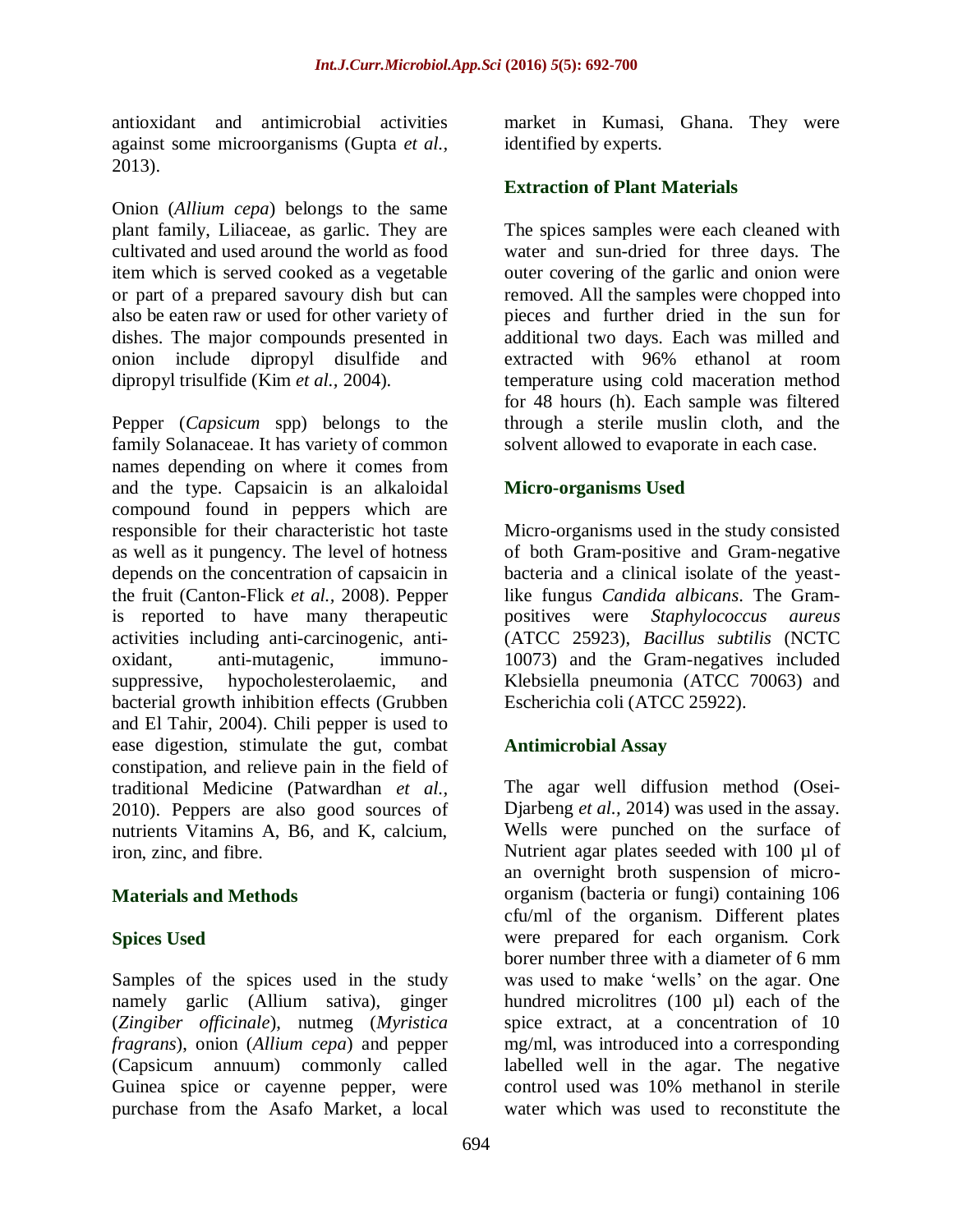extracts; and the positive controls were 100 µg/ml Gentamicin (G) and Tetracycline (T) [100 µg/ml] against the bacteria; and 100 µg/ml Clotrimazole (C) against *C. albicans*. The plates were allowed to be on the laboratory bench for about an hour (h) before incubating at 37 ºC for 24 h. The antimicrobial activity was evaluated by taking measurements of the diameters of the zones of inhibition around each well.

# **Determination of Minimum Inhibitory Concentration**

The Micro-broth dilution method using 96 well plates (Eloff, 1999) which is suitable for determination of Minimum Inhibitory Concentration (MIC) was used to determine the MICs of the samples. Each sample was serially diluted two-fold with Nutrient broth to give a dilution range of 4000 µg/ml (4mg/ml) to approximately 8 µg/ml in 96 well-plates. One hundred microlitres (100µl) of overnight broth culture of organisms containing 105 cfu/ml was added to each well, and incubated at 37 ºC for 18 h.

Control wells did not contain the test extracts, and the vehicle control wells contained scalar dilutions of 10% methanol. Serial dilution each of Clotrimazole, Gentamicin and Tetracycline (from 1000 to approximately 1 μg/mL) were used as the positive control. The plates were examined for growth after 18h. The MIC values were confirmed by addition of 40μL of 0.2 mg/mL concentration of ρ-iodonitrotetrazolium (INT) violet to each well, incubated at 37°C for further 30min, and observed for colour change from purple to pale yellow.

## **Determination of Minimum Bactericidal Concentration (MBC)**

The MBC or MFC (minimum fungicidal concentration) was determined by placing

10 µl of the content of the wells from the afore-mentioned MIC plates onto a perfectly dried agar. This was done before addition of the INT to the wells for the MIC. The plates were then incubated at  $37^{\circ}$ C for  $18 - 24$  h. The least concentration of the extract that gave no growth after incubation was taken to be the MBC.

# **Statistical Analysis**

The experiments were run in triplicates; and the results were expressed as Mean  $\pm$  SD (standard deviation) data using Microsoft Excel (Windows 2007).

## **Results and Discussion**

Garlic extract showed the highest antimicrobial activity among the samples used in the study. This was followed by ginger. The other spices also showed some level of antimicrobial activity (Table 1). Previous studies have shown that garlic has a good antimicrobial activity against many microbes including Methicillin-resistance *Staphylococcus aureus* (Cutler and Wilson, 2004).

Ginger has also exhibited antimicrobial activity against both Gram-negative and Gram-positive bacteria in other studies (Park *et al.,* 2008; Karuppiah and Rajaram, 2012). Similarly nutmeg has also shown antimicrobial potency in a previous study (Gupta *et al.,* 2013). Onion, though belongs to the same family of plants as garlic, did not show the similar antimicrobial activity as garlic; it exhibited a lower antimicrobial activity relative to garlic. From Table 1, pepper showed a moderate antimicrobial activity against the organisms used in the study.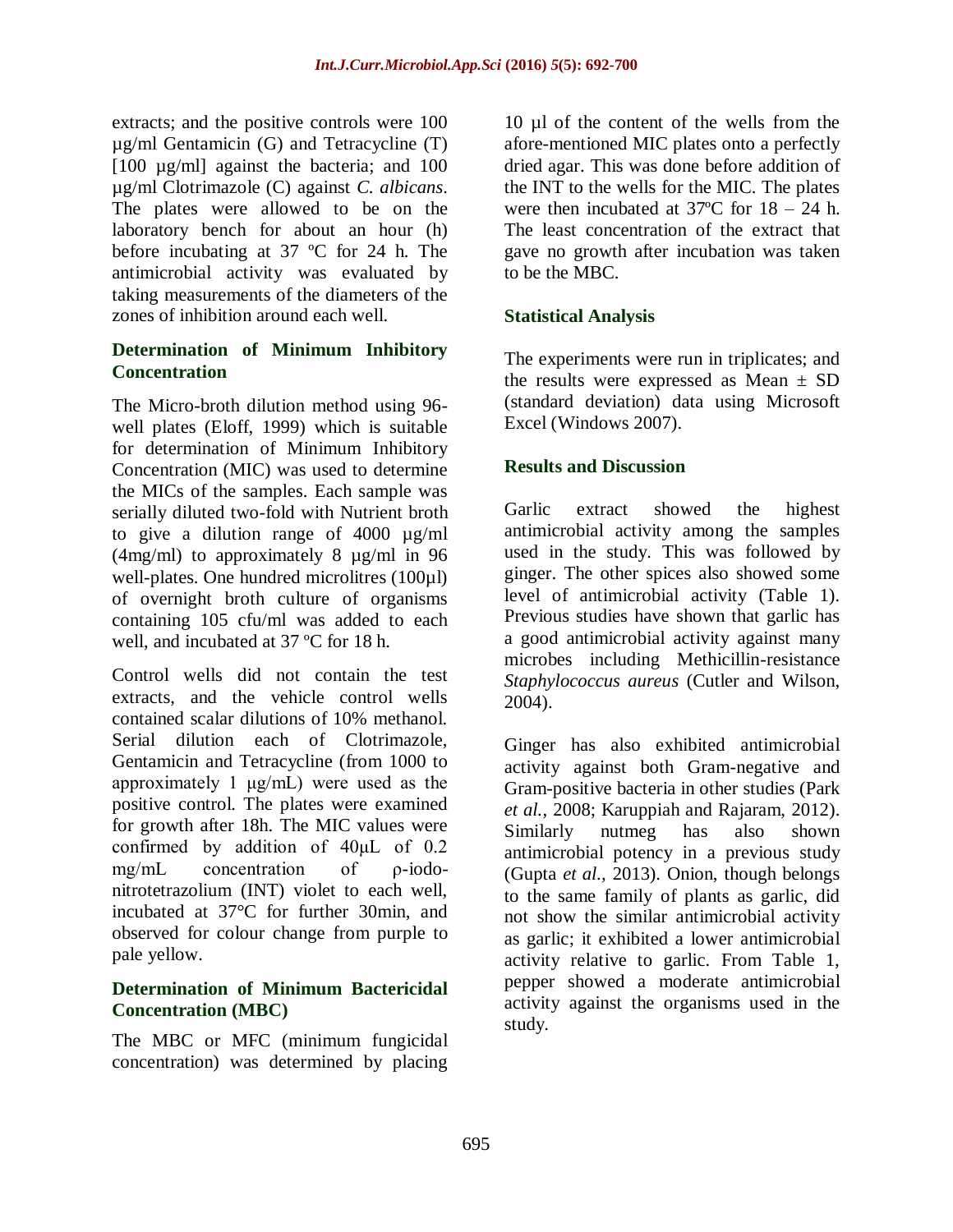|                          | Average Diameter of Zones of Inhibition (mm) |              |                 |             |              |              |                          |             |  |
|--------------------------|----------------------------------------------|--------------|-----------------|-------------|--------------|--------------|--------------------------|-------------|--|
|                          |                                              |              | <b>Controls</b> |             |              |              |                          |             |  |
| Micro-organisms          | Gar                                          | Gin          | <b>Nut</b>      | Oni         | Pep          | G            | T                        | $\mathbf C$ |  |
| Staphylococcus<br>aureus | $20 \pm 1$                                   | $16 \pm 0.5$ | $13 \pm 0.5$    | $12+1$      | $12 \pm 0.5$ | $24 \pm 1$   | $23 \pm 0.5$             |             |  |
| <b>Bacillus subtilis</b> | $20+1$                                       | $17 \pm 0.0$ | $13\pm1$        | $12+1$      | $11\pm0.5$   | $26 \pm 1$   | $24 \pm 0.5$             |             |  |
| Escherichia coli         | $21 \pm 0.$<br>5                             | $15\pm0.5$   | $11\pm0.5$      | $10\pm1$    | $11 \pm 0.5$ | $23 \pm 0.5$ | $22+0.5$                 |             |  |
| Klebsiella pneumonia     | $19 \pm 0.$                                  | $16 \pm 0.5$ | $11\pm0.5$      | $09 \pm 1$  | $11+1$       | $24+1$       | $22+$                    |             |  |
| Candida albicans         | $16 \pm 1$                                   | $15+0.5$     | $13+1.0$        | $10\pm 0.5$ | $10\pm1$     |              | $\overline{\phantom{a}}$ | $23+1$      |  |

**Table.1** Antimicrobial Activities of Some Spices (and Controls) Expressed As Diameter of Zones of Inhibition (N=3).

Key: Gar – garlic; Gin – ginger; Nut – nutmeg; Oni – onion; Pep – pepper. G – Gentamycin; T – Tetracycline; C – Clotrimazole; - – Not tested.

The bacteria used in the study are among the very pathogenic ones classified under the multi-drug resistant (MDR) bacteria. Some strains of these bacteria are resistant to most groups of antimicrobial agents including the penicillins, cephalosporins and aminoglycosides. For garlic and ginger to exert potent antimicrobial activity against these organisms is good news. These spices are consumed on regular basis by many people without the intention of using it for its antimicrobial purposes. These agents, inadvertently, may confer their antimicrobial activity on the consumer, and help prevent or combat infections caused by susceptible micro-organisms. Indiscriminate use of antimicrobial agents have contributed significantly to the failure of most antimicrobials to fight infections. However, in the case of the potential antimicrobial activities of spices, development of resistance may be remote in spite of their regular use. This is because the observed therapeutic activity of the species is not attributed to only one compound; several compounds present in the plants work together, perhaps synergistically, to give the activity. For example the antibacterial

activity of garlic has been attributed to allicin, thiosulfinates and their transformational products, and other essential oils present in the plant (Kyung, 2012; Benkablia, 2004). Antimicrobial activity of ginger has also been attributed to caryophyllene, zingiberene, gingerol, gingerone, dihydrogingerone, dehydrozingerone and dehydroshogoal (El-Baroty *et al.,* 2010) all present in the plant. Additionally, nutmeg contains myristic acid, trimyristin, and lignans (erythroaustrobailignan-6, meso-dihydroguaiaretic acid and nectandrin-B) which have all shown antimicrobial activity (Cho *et al.,* 2007; Narasimhan and Dhake, 2006). Pepper and onion similarly contain many compounds that each has an antimicrobial activity. In a typical local Ghanaian dish, it is not uncommon to find at least two of the spices under study. The numerous antimicrobial compounds present in each may act together to offer protection against infection.

The results for the minimum inhibitory concentrations (MICs), which refers to the least amount of the extract (antimicrobial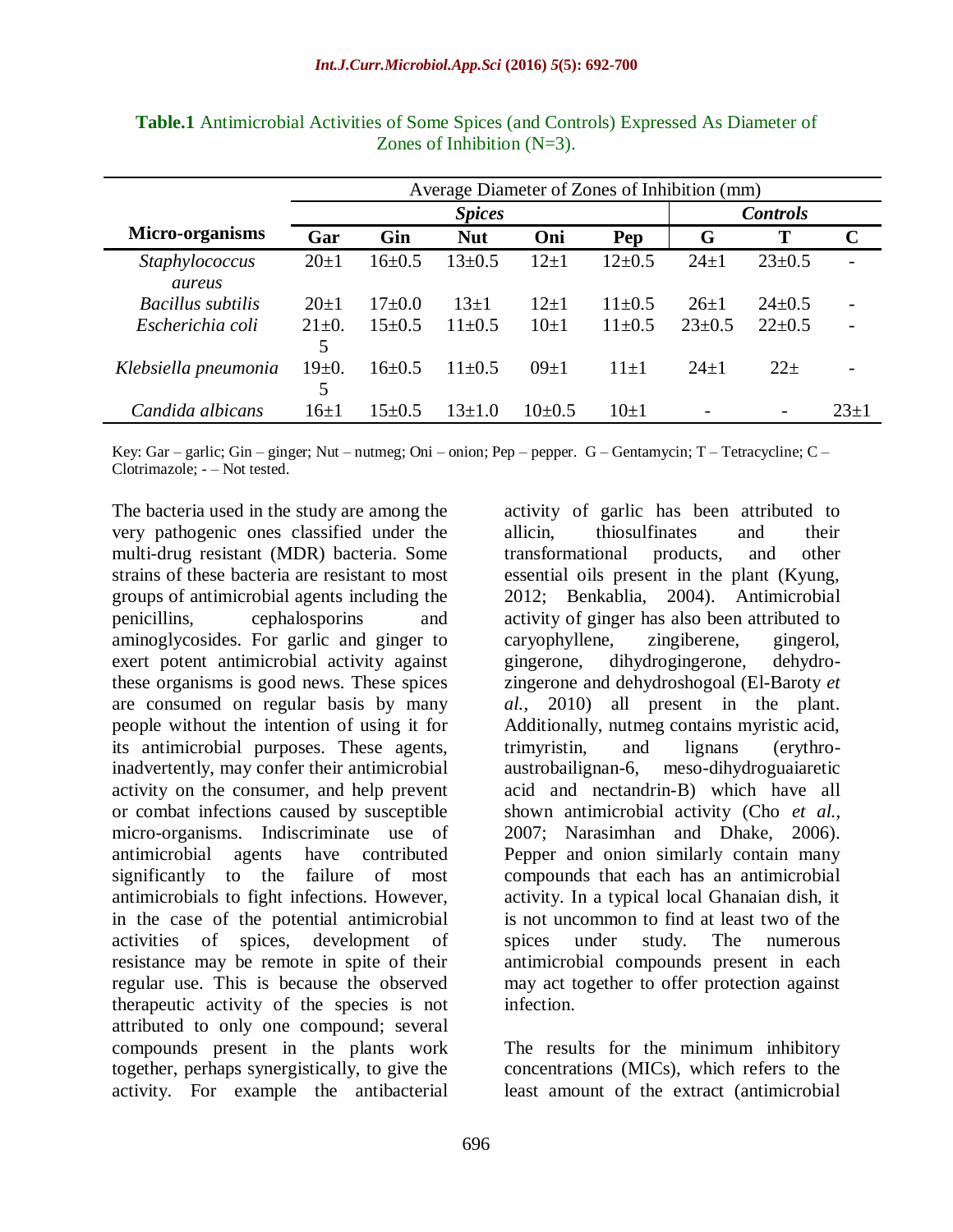agent) required to inhibit the in vitro growth of bacteria or fungi as detected by the unaided eye, is shown in Table 2. Table 3 also shows that for the minimum bactericidal concentrations (MBCs), which depicts the lowest amount of the antimicrobial agent required to destroy 99.9% of the inoculum of the microorganisms (CLSI, 1998). Where the MBC value is more than four times that of the MIC for a particular antimicrobial agent,

that agent is regarded as bacteriostatic. In other words, bacteriostatic activity can be expressed as a ratio of MBC to MIC greater than four (Pankey and Sabath, 2004). Garlic gave MIC of 0.5mg/ml against *S. aureus* (Table 2) and MBC of 1.0mg/ml against the same microbe (Table 3). The ratio of MBC to MIC of garlic for this organism is two, indicating that garlic is bactericidal against *S. aureus*.

#### **Table.2** MICs of the Spices and Controls

|                          | <b>MIC</b>     |     |            |     |     |                       |    |  |
|--------------------------|----------------|-----|------------|-----|-----|-----------------------|----|--|
|                          | Spices (mg/ml) |     |            |     |     | Controls $(\mu g/ml)$ |    |  |
| Micro-organisms          | Gar            | Gin | <b>Nut</b> | Oni | Pep | G 1                   |    |  |
| Staphylococcus aureus    | 0.5            |     |            |     |     | 16                    | 32 |  |
| <b>Bacillus</b> subtilis | 0.25           |     |            |     |     | 16                    | 32 |  |
| Escherichia coli         | 0.5            |     |            |     |     | 32                    | 32 |  |
| Klebsiella pneumonia     | 0.5            |     | 4          | 4   |     | 16                    | 62 |  |
| Candida albicans         | 0.25           |     |            |     |     |                       |    |  |

Key: As under Table 1.

|                          | <b>MBC</b>     |     |            |     |     |                       |     |  |
|--------------------------|----------------|-----|------------|-----|-----|-----------------------|-----|--|
|                          | Spices (mg/ml) |     |            |     |     | Controls $(\mu g/ml)$ |     |  |
| <b>Micro-organisms</b>   | Gar            | Gin | <b>Nut</b> | Oni | Pep | G                     |     |  |
| Staphylococcus aureus    |                |     |            |     |     | 64                    | 250 |  |
| <b>Bacillus</b> subtilis |                |     |            |     |     | 64                    | 250 |  |
| Escherichia coli         |                |     |            |     |     | 128                   | 250 |  |
| Klebsiella pneumonia     |                |     |            |     |     | 64                    | 250 |  |
| Candida albicans         |                |     |            |     |     |                       |     |  |

#### **Table.3** MBCs (MFC) of the spices and controls

Key: As under Table 1;  $\phi$  - MBC values greater than 4mg/ml

In using the micro-broth dilution method for determination of MIC endpoint, the naked eye can help distinguish between wells in the micro-titre plates that are turbid and those that are clear. There are, however, many colourimetric methods centred on the use of dye reagents to help differentiate growth in the wells. There are also devices that can facilitate reading and recording of

microdilution tests (Balouiri *et al.,* 2016). In this study a tetrazolium dye, p-Iodonitrotetrazolium Violet (INT) was used to confirm the MIC endpoint. The use of the INT is based on a colourimetric reaction involving the transfer of electrons from NADH. Bacteria and fungi produce threonine dehydrogenase (TDH), that catalyses the NAD-dependent oxidation of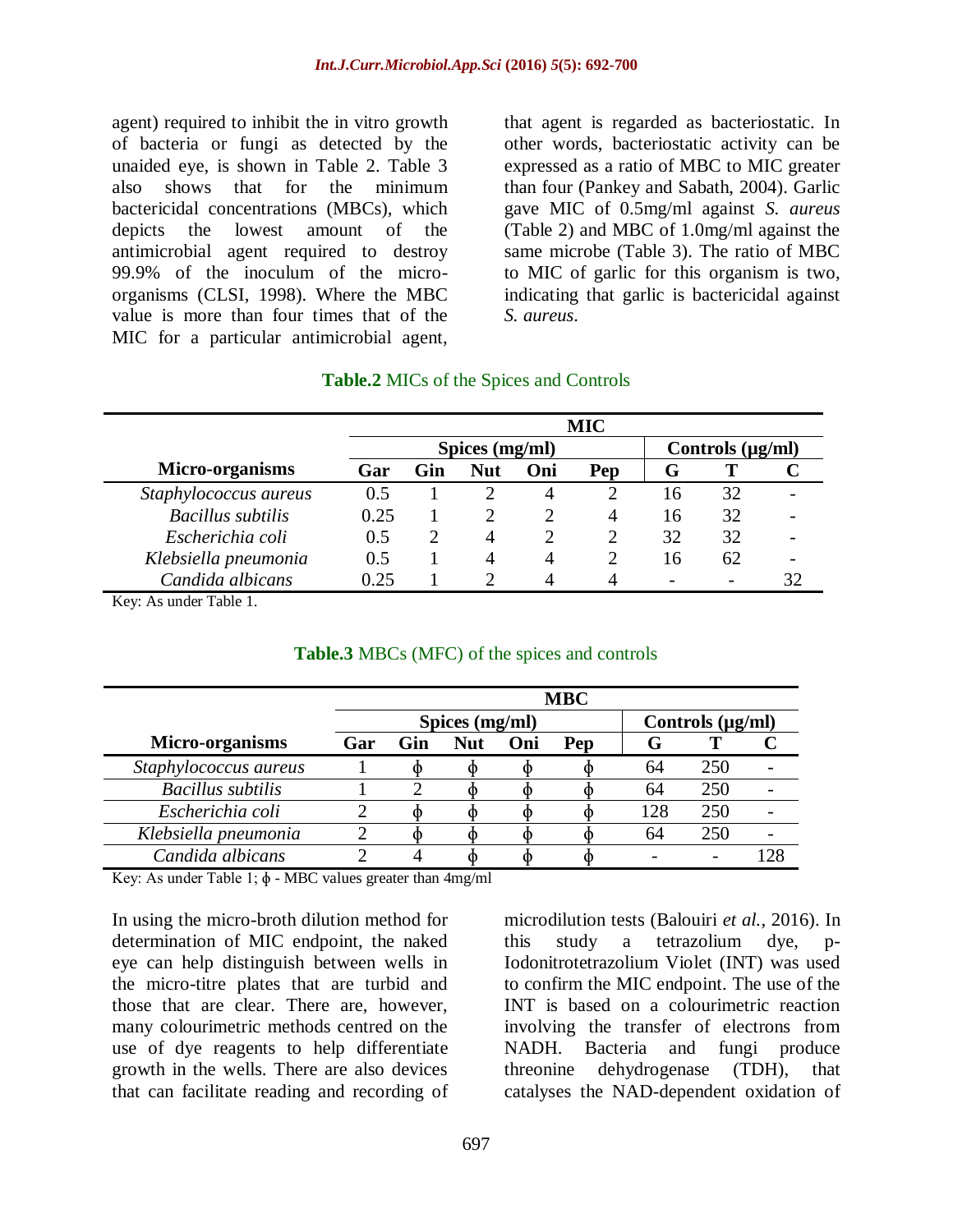threonine to form 2-amino-3-ketobutyrate and NADH. During active growth an electron is transferred from NADH (which is colourless) to INT resulting in formation of a purple coloured formazan dye (Masoko *et al.,* 2007). Thus clear zones indicate growth inhibition whilst purple colouration indicates active growth. This reaction offered a simple test to verify the MIC results.

In conclusion, Species are common in the meals of many people all over the world. Some of these spices that are commonly used may have therapeutic activities. The present study has shown that many of the local spices used in the Ghanaian meal have in vitro antimicrobial activity. If this in vitro activity has the same in vivo action in man then that would mean consumption of the spices used in the study, especially garlic and ginger, would offer antimicrobial prophylaxis when used. It has been shown that garlic, ginger, nutmeg, pepper and onion have antimicrobial activities against some microbes, and as such may help in preservation.

# **References**

- Ankri, S., Mirelman, D. 1999. Antimicrobial properties of allicin from garlic. *Microbes Infect*., 2: 125-129.
- Balouiri, M., Sadiki, M., Ibnsouda, B. 2016. Methods for in vitro evaluating antimicrobial activity: *A review. J. Pharma. Analysis,* 6(2): 71-79.
- Bellik, Y. 2014. Total antioxidant activity and antimicrobial potency of the essential oil and oleoresin of *Zingiber officinale* Roscoe. *Asian Pac. J. Trop. Dis.,* 4: 40-44.
- Benkablia, N. 2004. Antimicrobial properties of Allium species. *Food Sci. Technol.,* 37(2): 263-268.
- Canton-Flick, A., Balam-Uc, E., Jabın Bello-Bello, J., Lecona-Guzman, C.,

Solıs-Marroquın, D., Aviles-Vinas, S., Gomez-Uc, E., Lopez-Puc, G., Santana-Buzzy. 2008. Capsaicinoids content in Habanero pepper (Capsicum chinense Jacq.): Hottest known cultivars. *HortSci.,* 43(5): 1344-1349.

- Cho, J.Y., Choi, G.J., Son, S.W., Jang, K.S., Lim, H.K., Lee, S.O., Sung, N.D., Cho, K.Y., Kim, J.C. 2007. Isolation and antifungal activity of lignans from *Myristica fragrans* against various plant pathogenic fungi. *Pest Management Sci.,* 63(9): 935-940.
- CLSI. 1998. Methods for Determining Bactericidal Activity of Antimicrobial Agents. Approved Guideline, CLSI document M26-A. Clinical and Laboratory Standards Institute, 950 West Valley Roadn Suite 2500, Wayne, Pennsylvania 19087, USA.
- Cutler, R.R., Wilson, P. 2004. Antibacterial activity of a new, stable, aqueous extract of allicin against methicillinresistant *Staphylococcus aureus*. *Br. J. Biomed. Sci.,* 61(2): 71-74.
- Deepa, N., Kaur, C., George, B., Singh, B., Kapoor, H.C. 2007. Antioxidant constituents in some sweet pepper (Capsicum annuum L.) genotypes during maturity. LWT- *Food Sci. Technol.,* 40(1):121 -129.
- El-Baroty, G.S., Abd El-Baky, H.H., Farag, R.S., Saleh, M.A. 2010. Characterization of antioxidant and antimicrobial compounds of cinnamon and ginger essential oils. *African J. Biochem. Res.,* 4(6): 167- 174.
- Eloff, J.N. 1999. The Antibacterial Activity of 27 South African Members of the Combretaceae. *South African J. Sci.,* 95: 148-152.
- Ensminger, A.H. 1994. Foods & Nutrition Encyclopedia (1). CRC Press, 750.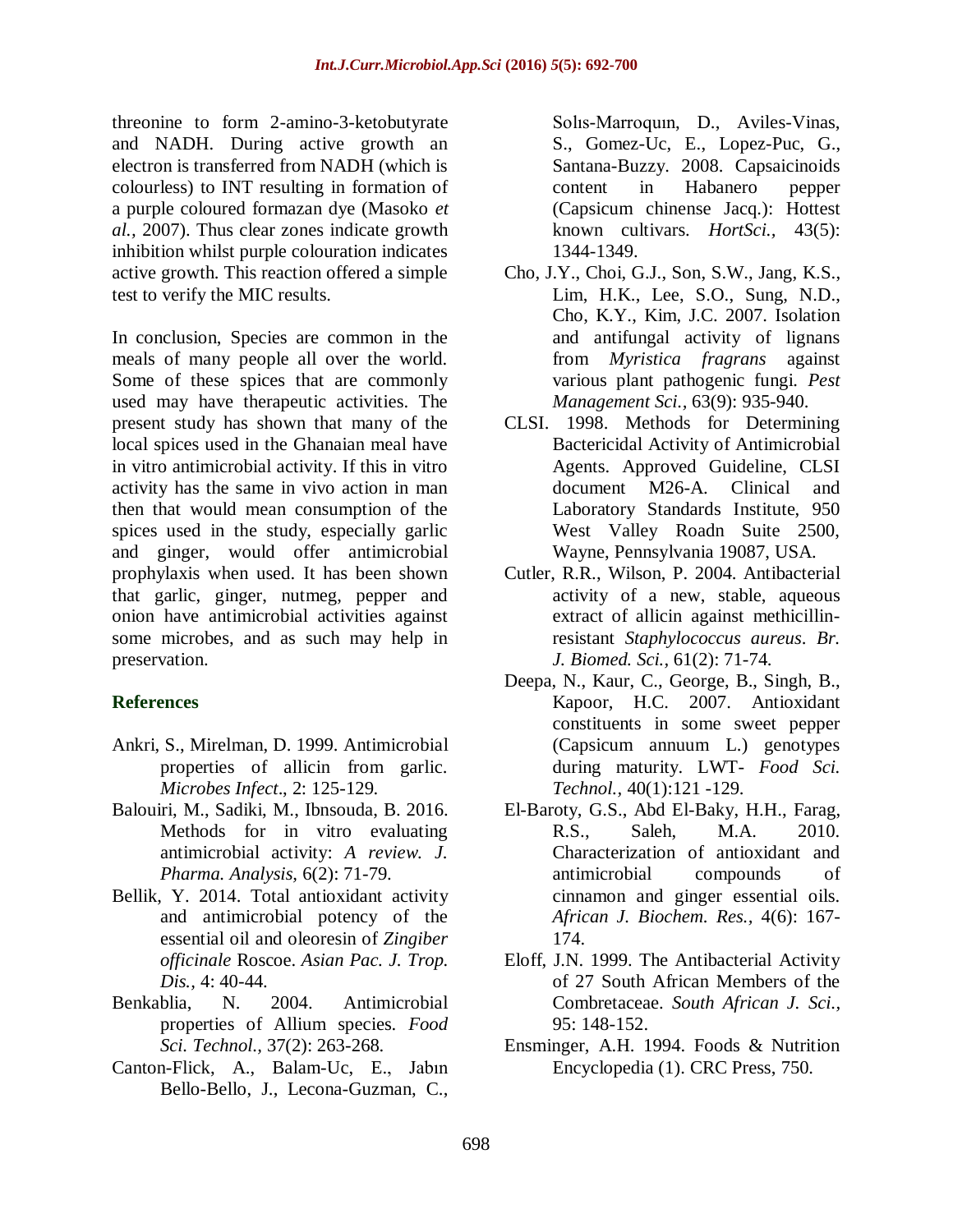- Gupta, A.D., Bansal, V.K., Babu, V., Maithil, N. 2013. Chemistry, antioxidant and antimicrobial potential of nutmeg (*Myristica fragrans* Houtt). *J. Genetic Engineering and Biotechnol.,* 11(1): 25-31.
- Hasan, H.A., Rasheed, R.A.M., Abd Razik, B.M., Rasool, H.B.A. 2012. Chemical Composition and Antimicrobial Activity of the Crude Extracts Isolated from *Zingiber officinale* by Different Solvents. *Pharma. Anal. Acta.,* 3: 184.
- Karuppiah, P., Rajaram, S. 2012. Antibacterial effect of Allium sativum cloves and *Zingiber officinale* rhizomes against multiple-drug resistant clinical pathogens. *Asian Pac. J. Trop. Biomed.,* 2(8): 597–601.
- Kim, J.W., Huh, J.E., Kyung, S.H., Kyung, K.H. 2004. Antimicrobial activity of alk(en)yl sulfides found in essential oils of garlic and onion. *Food Sci. Biotechnol.,* 13: 235–239.
- Kyung, K.H. 2012. Antimicrobial properties of Allium species. *Curr. Opinions in Biotechnol.,* 23(2): 142-147.
- Kyung, K.H., Lee, Y.C. 2001. Antimicrobial activities of sulfur compounds derived from S-alk(en)yl-l-cysteine sulfoxides in Allium and Brassica. *Food Rev. Int.,* 17:183–198.
- Lanzotti, V., Barile, E., Antignani, V., Bonanomi, G., Scala, F. 2012. Antifungal saponins from bulbs of garlic, Allium sativum L. var. Voghiera. *Phytochem.,* 78: 126–134.
- Ling, H., Yang, H., Tan, S.H., Chui, W.K., Chew, E.H. 2010. 6-Shogaol, an active constituent of ginger, inhibits breast cancer cell invasion by reducing matrix metalloproteinase-9 expression via blockade of nuclear factor-κB activation. *Br. J. Pharm.,* 161: 1763-1777.
- Masoko, P., Picard, J., Eloff, J.N. 2007. The Antifungal Activity of Twenty-four South African Combretum species (Combretaceae). *S. Afr. J. Bot.,* 73: 173–183.
- Maya, K.M., Zachariah, T.J., Krishnamoorthy, B. 2004. Chemical composition of essential oil of nutmeg (*Myristica fragrans* Houtt.) accessions. *J. Spices Aromatic Crops,* 13: 135-139.
- McRae, M.P. 1994. A review of studies of garlic (Allium sativum) on serum lipids and blood pressure before and after 1994: does the amount of allicin released from garlic powder tablets play a role. *J. Chiropr. Med.,* 4: 82– 90.
- Narasimhan, B., Dhake, A.S. 2006. Antimicrobial principles from *Myristica fragrans* seed. *J. Med. Food,* 9(3): 395-399.
- Nwokocha, C.R., Ozolua, R.I., Owu, D.U., Nwokocha, M.I., Ugwu, A.C. 2011. Antihypertensive properties of Allium sativum (garlic) on normotensive and two kidney one clip hypertensive rats. *Niger J. Physiol. Sci*., 26: 213-218.
- Ogita, A., Fujita, K., Taniguchi, M., Tanaka, T. 2006. Enhancement of the fungicidal activity of amphotericin B by allicin, an allyl-sulfur compound from garlic, against the yeast Saccharomyces cerevisiae as a model system. *Planta Med.,* 72:1247-1250.
- Osei-Djarbeng, S.N., Amonoo-Neizer, J., Boadi, P., Opoku, P.N.A., Osei-Asante, S. 2014. Comparative Antimicrobial Activities of Different Solvent Extracts and a Refreshing Drink (Sobolo) made from Hibiscus sabdariffa Linn. *Int. J. Herbal Med.,*   $2(3): 1-4.$
- Pankey, G.A., Sabath, L.D. 2004. Clinical Relevance of Bacteriostatic versus Bactericidal Mechanisms of Action in